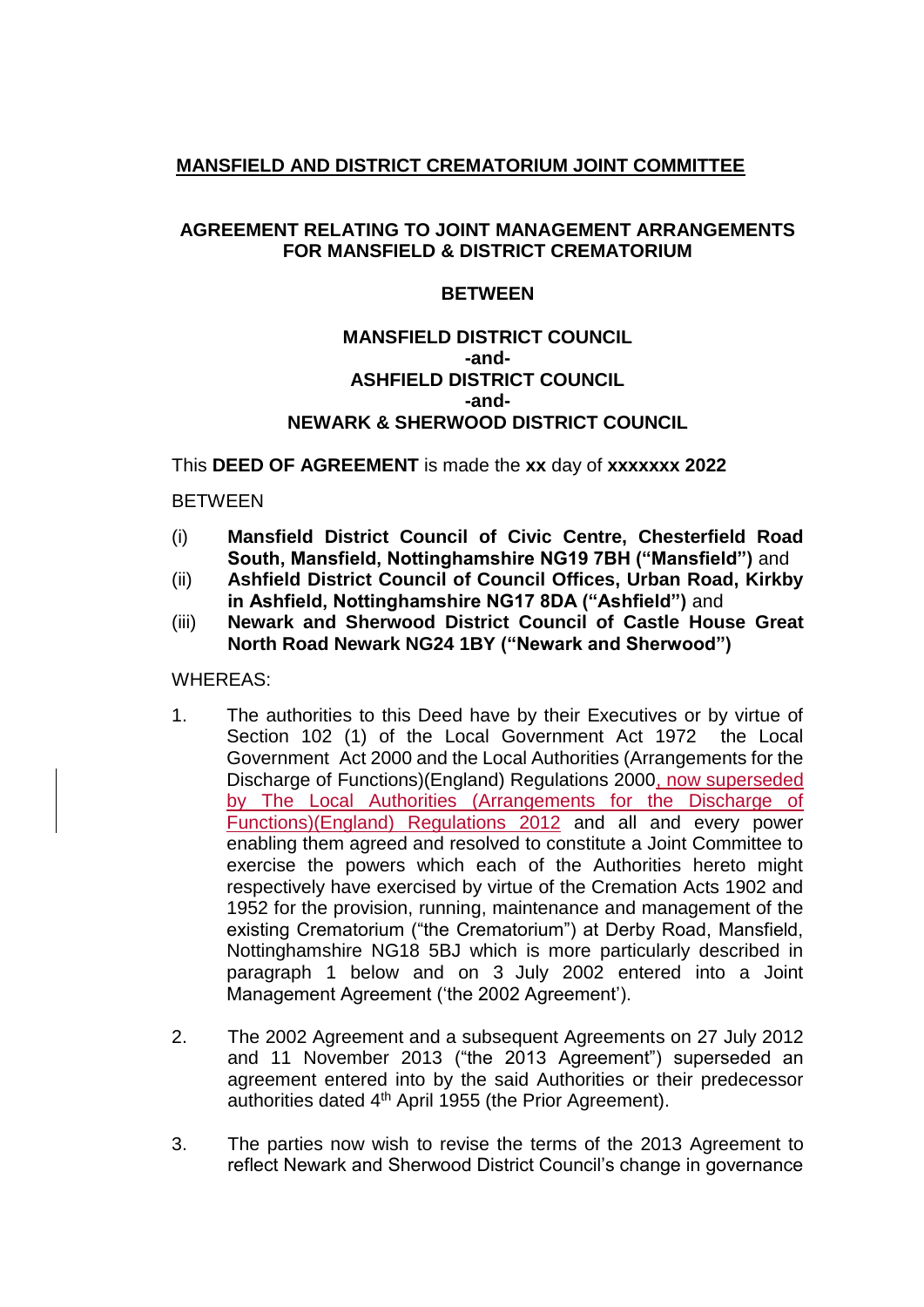arrangements to a committee style of governance Executive Arrangements with effect from  $14<sup>th</sup>$ -17 May  $2013$ -2022 and have entered into a Revised Agreement accordingly.

## **NOW in pursuance of the said Agreement and in consideration of these presents THIS DEED WITNESSES as follows:**

#### 1.0 **Definitions and Interpretation**

1.1 In this Agreement, the following expressions shall have the meaning set out below unless the context otherwise requires:

| "Authority"         | means either Mansfield, Ashfield or Newark<br>and Sherwood and "Authorities" shall be<br>construed accordingly;                                          |
|---------------------|----------------------------------------------------------------------------------------------------------------------------------------------------------|
| "Annual Meeting"    | means the annual meeting of the Joint<br>Committee held each year in accordance<br>with Paragraph 7.2 of this Agreement;                                 |
| "Chief Executive"   | means the Head of an Authority's Paid<br>Service being the person designated as such<br>under Section 4 of the Local Government<br>and Housing Act 1989; |
| "Clerk"             | means the person appointed by virtue of<br>Paragraph 17.1 to carry out certain duties<br>allocated by this Agreement;                                    |
| "Commencement Date" | the 44 <sup>th</sup> day of May 201317 May 2022                                                                                                          |
| "Council"           | the Council of elected members of the                                                                                                                    |
|                     | Authorities to this Agreement;                                                                                                                           |
| "Crematorium"       | the crematorium known as the Mansfield and                                                                                                               |
|                     | District Crematorium, which includes all                                                                                                                 |
|                     | buildings, grounds, equipment and all other                                                                                                              |
|                     | property appurtenant thereto;                                                                                                                            |
| "Crematorium Site"  | means the land shown edged red on the plan                                                                                                               |
|                     | annexed situate at Derby Road, Mansfield,                                                                                                                |
|                     | Nottinghamshire;                                                                                                                                         |
| "Executive"         | in relation to Mansfield District Council and                                                                                                            |
|                     | Ashfield District Council, the form<br>of                                                                                                                |
|                     | Executive created and operated by that each                                                                                                              |
|                     | Authority in accordance with Sections 10 and                                                                                                             |
|                     | 11 of the Local Government Act 2000;                                                                                                                     |
| "Financial Year"    | the period running from 1 April in one                                                                                                                   |
|                     | calendar year until 31 March in the next                                                                                                                 |
|                     | calendar year (inclusive);                                                                                                                               |
| "Joint Committee"   | the Mansfield and District Crematorium Joint                                                                                                             |
|                     | Committee constituted by this Agreement;                                                                                                                 |
| "Member"            | unless the context otherwise so requires a                                                                                                               |
|                     | member of the Joint Committee;                                                                                                                           |
| "Ordinary Meeting"  | any meeting of the Joint Committee that is                                                                                                               |
|                     | not an annual meeting or a special meeting;                                                                                                              |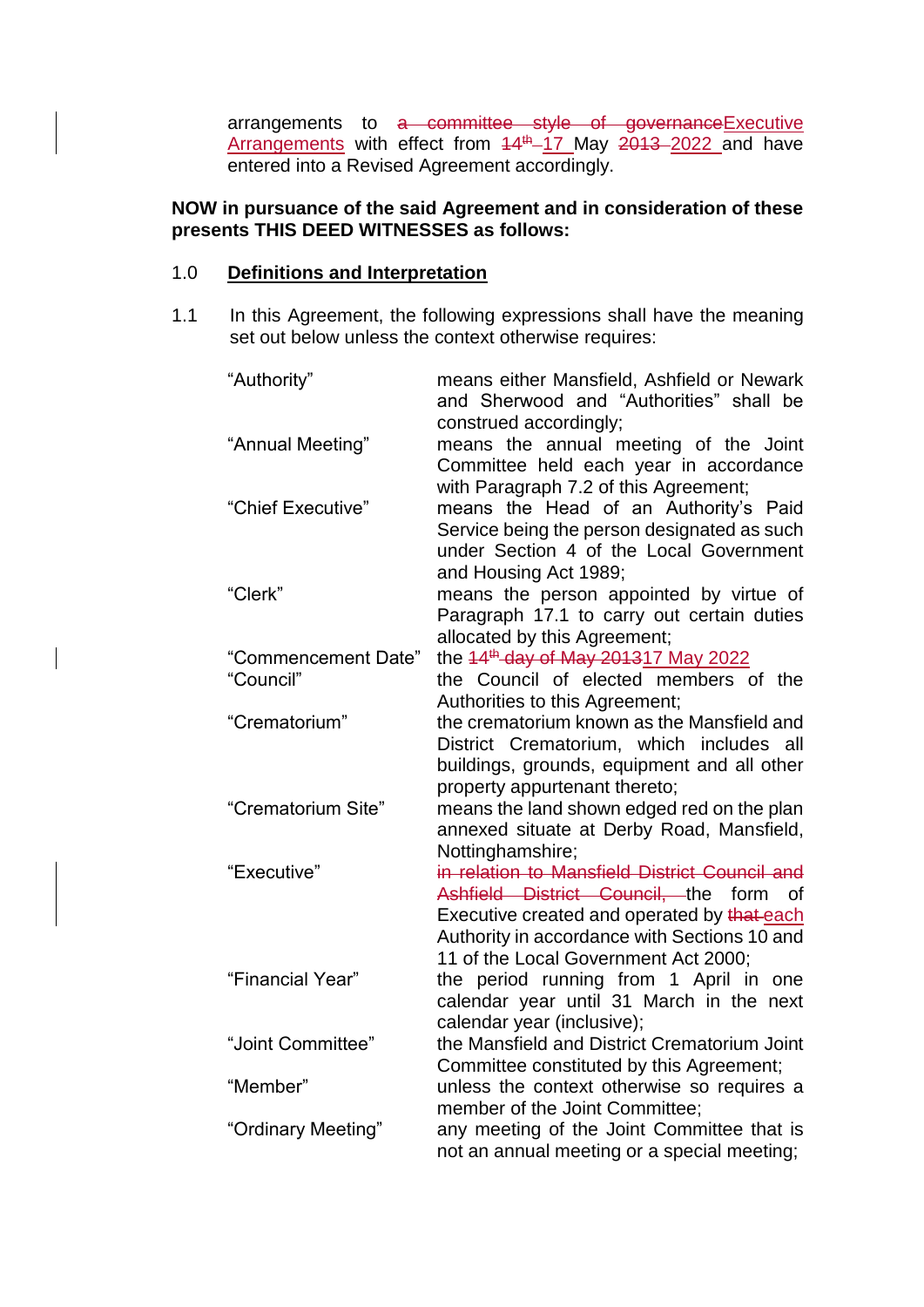"Special Meeting" a meeting of the Joint Committee convened in accordance with Paragraph 7.6 of this Agreement.

- 1.2 Words importing one gender include all other genders and words importing the singular include the plural and vice versa.
- 1.3 The clause, paragraph and schedule headings do not form part of this Agreement and should not be taken into account in its construction or interpretation.
- 1.4 References to Statutes, sections of Statutes or Statutory Instruments shall include any statutory modifications or re-enactment thereof from time to time and for the time being enforced.

## 2.0 **Duration of Joint Committee**

The Authorities shall constitute the Joint Committee from the Commencement Date and the Joint Committee shall continue thereafter unless and until determined under the provisions contained in this Agreement. If one of the constituent authorities gives notice of their intention to withdraw from the arrangements, the Joint Committee may continue to operate with the two remaining constituent authorities and this Agreement shall be amended accordingly.

## 3.0 **Name of Joint Committee**

The Joint Committee shall be known as the Mansfield and District Crematorium Joint Committee.

# 4.0 **Provision and Location of Crematorium**

The Crematorium is located on the Crematorium Site which site was acquired by Mansfield District Council on behalf of the predecessor Authorities to those which are party to this Agreement.

- 4.1 The Crematorium Site is now vested in Mansfield by virtue of S120(4) of the Local Government Act 1972.
- 4.2 Mansfield acknowledges that it holds the Crematorium Site on behalf of the constituent authorities. It further acknowledges that in the event of the Crematorium Site being sold to a third party, the assets shall be apportioned between the Authorities in accordance with a formula to be agreed between them. In the absence of agreement being reached between the parties as to the formula to be applied, regard shall be given to the original capital contributions of the predecessor Authorities and to contributions to revenue deficits and contributions to capital made by the three Authorities and by their predecessor Authorities. In the event of the three Authorities failing to reach agreement, having had regard to such historic data, an arbitrator shall be appointed to determine the due apportionment, the arbitrator to be nominated by the external auditors for the time being of the Joint Committee.

#### 5.0 **Membership**

5.1 The Joint Committee shall consist of members appointed by the Authorities as follows: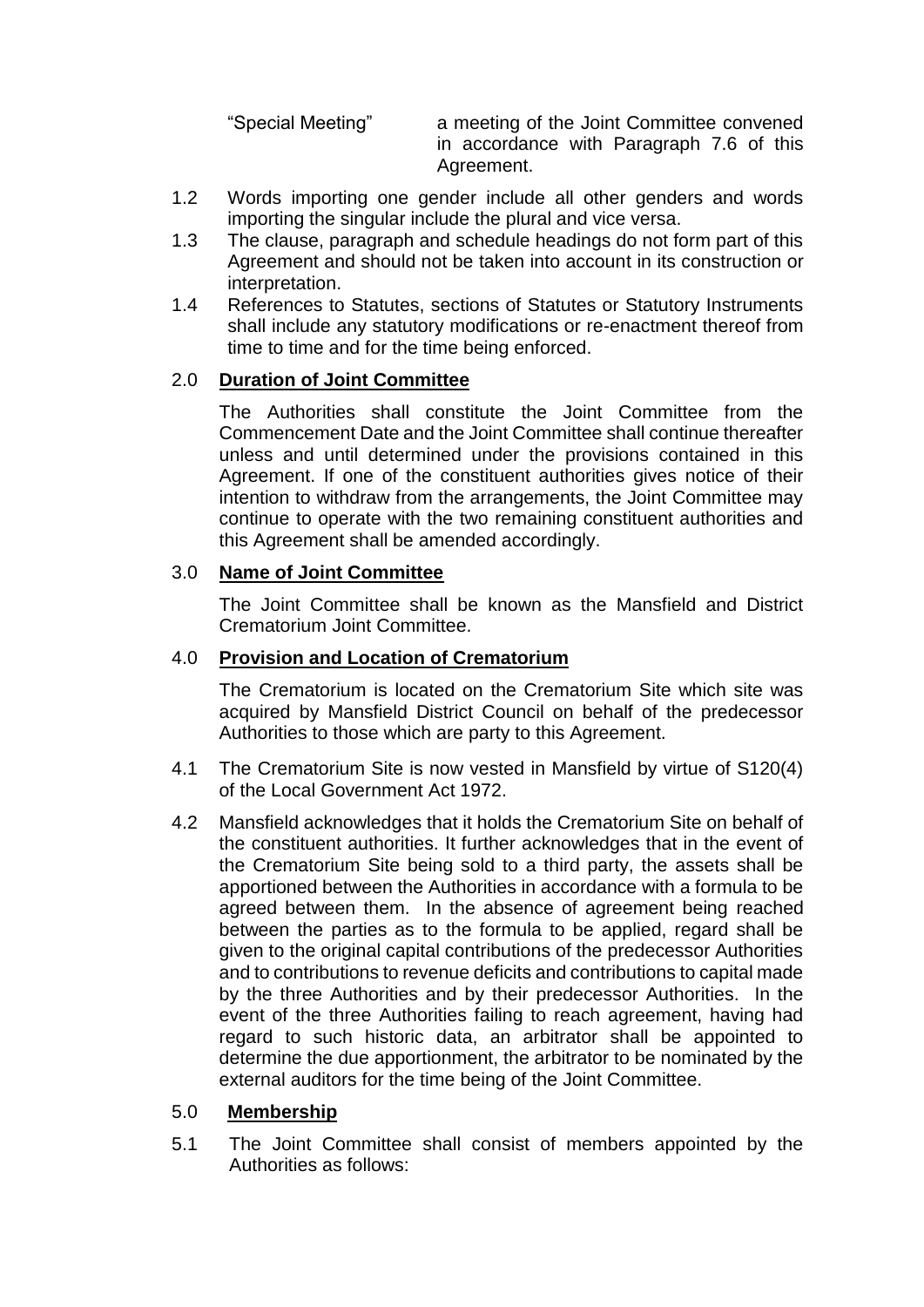- 5.1.1 Mansfield District Council and Ashfield District CouncilThe Authorities shall each appoint three executive members and Newark and Sherwood District Council shall appoint three members to the Joint **Committee**
- 5.1.2 Subject to the provisions of this Agreement each Member shall continue in office for a period of one year or in the case of Mansfield and Ashfield Councils, until such time as he shall cease to be an executive member of the Council by whom he is appointed whichever is the sooner and any provision in the Standing Ordersconstitutions of any of the Authorities to the contrary is hereby waived.
- 5.1.3 If any Authority does not appoint the number of members which it is entitled to appoint, the other members of the Joint Committee shall be competent to carry out the business thereof pursuant to this Agreement.
- 5.1.4 Any person who is a member of the Councils of more than one Authority shall only represent the first Authority to appoint him as a member and any subsequent appointment by another Authority shall be void.
- 5.2 The Chief Executive of each Authority shall notify the Clerk within 14 days of any appointment of a member of his Council to the Joint Committee.
- 5.3 Any member may at any time resign his office as such member by notice addressed to the Clerk who should forthwith notify the respective Chief Executives of each of the Authorities.
- 5.4 Any member may be removed at any time by resolution by the Executive of the Authority by whom he was appointed or by the Council as the case may be, but such removal should only become effective upon receipt by the Clerk of notification thereof.

# 6.0 **Chair and Vice-Chair**

- 6.1 At the first meeting of the Joint Committee and subsequently at its Annual Meeting in each successive year, the Joint Committee shall select one of its members as Chair and another as Vice-Chair for the forthcoming year provided that at no time should the Chair and Vice-Chair be members of the same Authority.
- 6.2 The offices of Chair and Vice-Chair shall, in successive years, rotate between the three constituent authorities.
- 6.3 The elected Chair and Vice-Chair shall remain in office until the next Annual Meeting unless by reason of death, resignation, disqualification or any other cause before that time and, upon a vacancy occurring within the term of office, another member from the same Authority shall be appointed by the Joint Committee to fill the vacancy until the next Annual Meeting. Disqualification shall, in the case of Mansfield and Ashfield District Councils, include ceasing to hold office as an executive member of the appointing Authority.
- 6.4 If there is equality of votes for the appointment of Chair or Vice-Chair, then the Chair for the time being of that meeting shall have a casting vote.

# 7.0 **Meetings of the Joint Committee**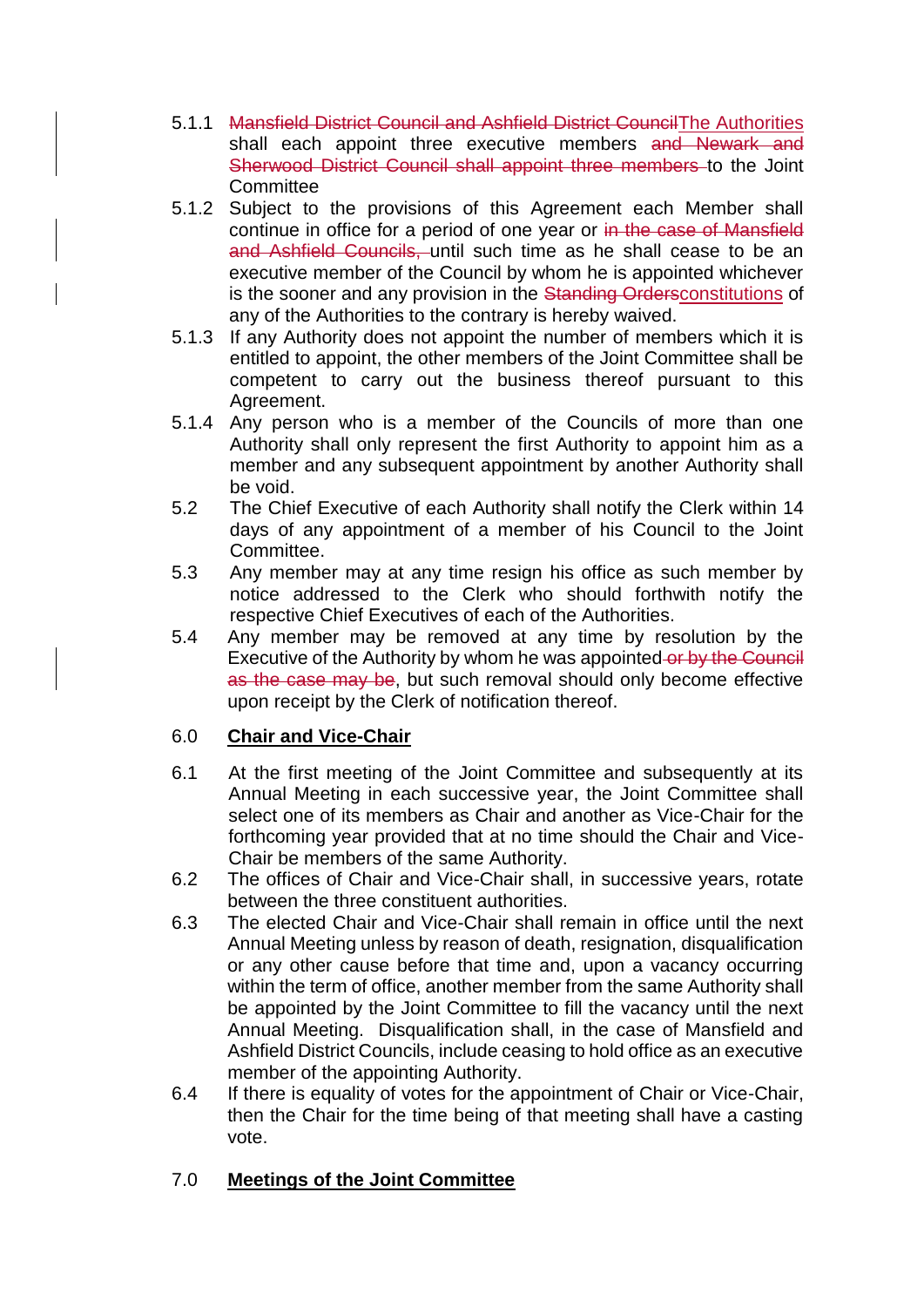- 7.1 The Joint Committee shall hold an Annual Meeting which will normally be before the end of June in each year.
- 7.2 Other than the Annual Meeting, meetings shall be held at such places and on such dates and at such times as the Joint Committee may decide from time to time save that meetings shall be held not less than quarterly.
- 7.3 Ordinary meetings and Annual Meetings of the Joint Committee shall be convened by the Clerk who shall deliver notice thereof to each member and observer at least five clear days before the date of the meeting (provided that failure to serve such notice on any member shall not affect the validity of the meeting).
- 7.4 With the notice referred to in Paragraph 7.3 the Clerk shall send a copy of the agenda for the meeting which shall include:
- 7.4.1 Provision for the declaration of disclosable pecuniary interests by members and observers;
- 7.4.2 All items of business which have been, or are deemed to have been, referred to the Joint Committee by a Scrutiny Committee, the Cabinet an ordinary committee (in the case of Newark and Sherwood District Council) or a Council Resolution of any Authority;
- 7.4.3 All reports submitted by any officer of any of the Authorities; and
- 7.4.5 Any item of business directed to be included by the person appointed to preside at the meeting.
- 7.5 A quorum of three members must be present to constitute a meeting provided that there is at least one member present from each Authority.
- 7.6 The Chair and two or more members of the Joint Committee may at any time by notice specifying the business to be transacted and sent to the Clerk require a Special Meeting of the Joint Committee to be convened and the Clerk shall accordingly convene a Special Meeting which will be held within 21 clear days of receipt by the Clerk of the said notice.
- 7.7 The Clerk shall give members of the Joint Committee at least five clear days notice of the Special Meeting and such notice shall specify the business that is proposed to be transacted.
- 7.8 No business shall be transacted at a Special Meeting other than that specified in the notice sent to the Clerk and referred to in Paragraph 7.6 above.

# 8.0 **Persons Presiding at Meetings**

8.1 The Chair, or in his absence, the Vice-Chair shall preside at every meeting provided that if both the Chair and Vice-Chair are absent, the members present shall elect another member of the Joint Committee who shall preside at that meeting.

# 9.0 **Voting**

9.1 Every question at a meeting of the Joint Committee shall be decided by a majority vote of those members present and voting and in the case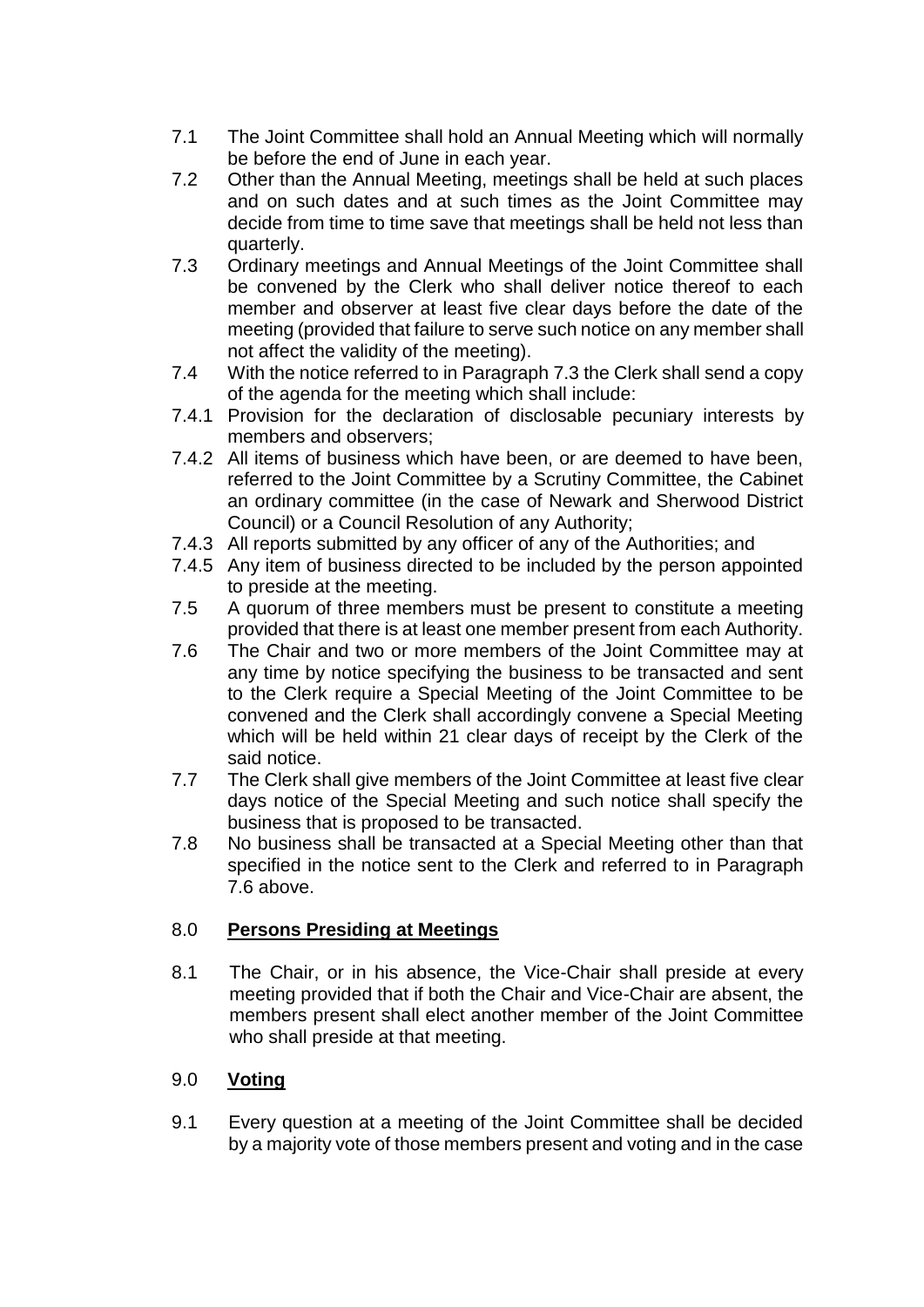of an equality vote the person presiding at the meeting shall have a second and casting vote.

- 9.2 Except where a requisition is made under paragraph 9.3, the method of voting at meetings of the Joint Committee shall be by show of hands.
- 9.3 If requisition for a recorded vote is made by not less than three members present before a vote is taken on any question or motion, the voting shall be recorded so as to show whether each member present voted for or against that question or motion or abstained from voting.
- 9.4 Where, immediately after a vote is taken, any member present so requires, there shall be recorded in the minutes whether the person cast his vote for the question or against the question or whether he abstained from voting

## 10.0 **Veto**

- 10.1 Any member of the Joint Committee shall have a right of veto in respect of any decision of the Joint Committee
- 10.2 Such veto must be exercised prior to close of the meeting at which the matter is considered and shall provide that a decision is deferred on that matter until the next available meeting of the Joint Committee.
- 10.3 The right of veto shall not be exercisable where the majority of members of the Joint Committee present and voting resolve that the matter in question requires an urgent decision.
- 10.4 The right of veto may only be exercised once in respect of any matter.

## 11.0 **Minutes**

- 11.1 The Clerk shall be responsible for keeping a record of attendance and a record of business transacted at every meeting of the Joint Committee and the Minute Book shall be submitted to and signed at the next following meeting.
- 11.2 The person presiding at the next following meeting and referred to in Paragraph 11.1 shall put the question that the minutes be approved as a correct record of the previous meeting.
- 11.3 No discussion shall take place upon the minutes, except upon their accuracy. If no question is raised as to accuracy or, if it is raised then as soon as it is disposed of, the person presiding shall sign the minutes.
- 11.4 Copies of the minutes of every meeting of the Joint Committee and any Sub-Committee thereof shall as soon as possible after each meeting and in any event within five working days be sent by the Clerk to the Chief Executive of each Authority and  $\frac{1}{2}$  in the case of Ashfield and Mansfield District Councils, a copy of the minutes will be submitted to the appropriate Scrutiny-scrutiny Committee-committee of the Council Authority for consideration at the next meeting thereof, subject to proper notice in accordance with that Council's Authority's Standing Orders rules of procedure.
- 11.5 If any matter or decision arising from the minutes of the Joint Committee is referred by a Scrutiny scrutiny Committee committee of Mansfield or Ashfield District Councils to the Joint Committee, it shall be reconsidered in the light of the Scrutiny scrutiny Committee's committee's reference and reasons by the Joint Committee at the next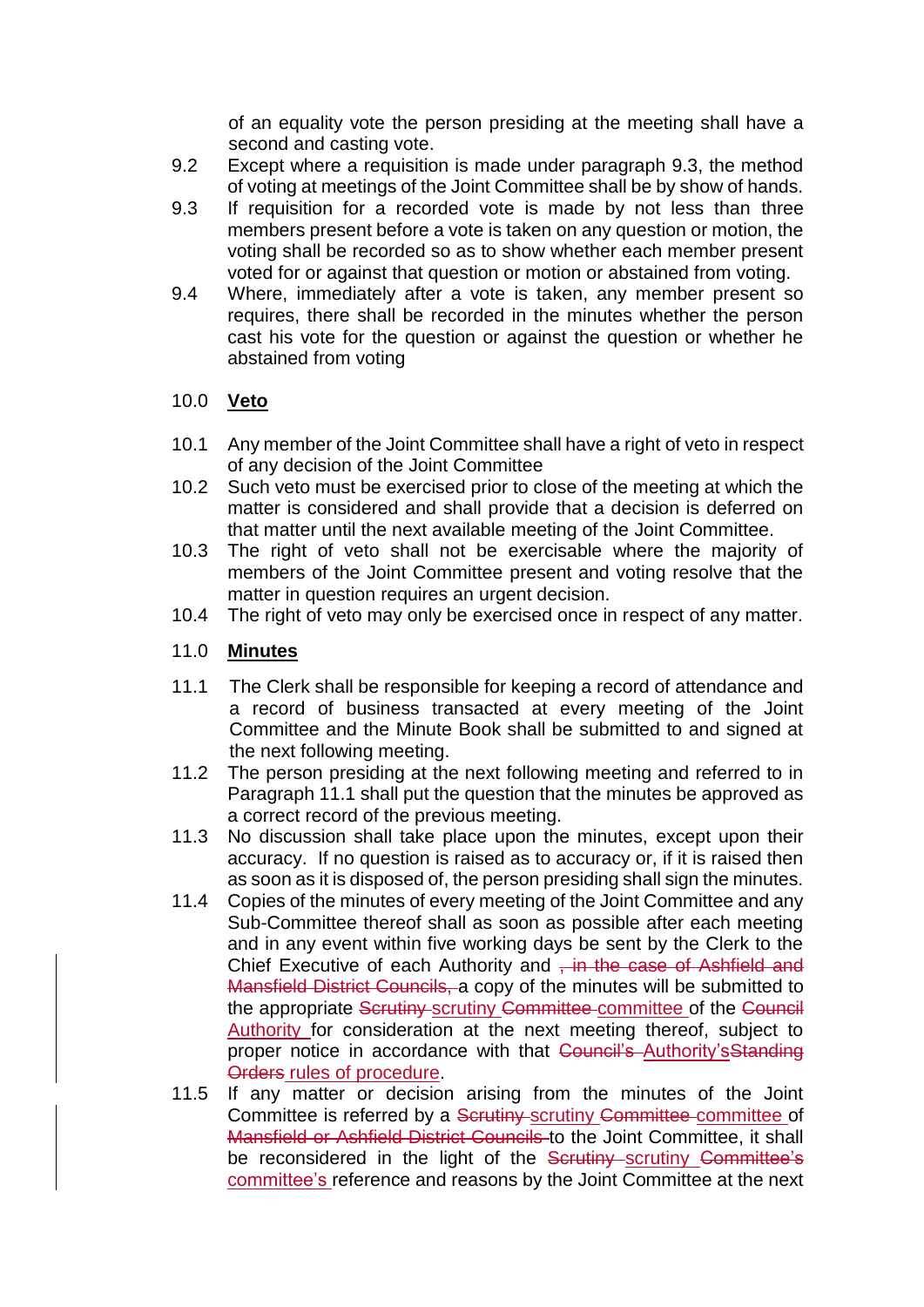Joint Committee meeting of which proper notice of the matter can be given and the Joint Committee's decision after such reconsideration shall be final.

## 12.0 **Sub-Committees**

- 12.1 The Joint Committee may from time to time appoint Sub-Committees for any general or special purpose in connection with their powers and functions. Any Sub-Committees so appointed shall consist only of members but should include at least one member from each Authority.
- 12.2 The Joint Committee shall at the time of appointing any Sub-Committee determine the terms of reference of that Sub-Committee.

## 13.0 **Vacancies**

13.1 No act or proceeding of the Committee shall be questioned on account of any vacancy or on account of any defect in the appointment of any member.

## 14.0 **Capital Expenditure**

- 14.1 If the Joint Committee shall at any time require to incur capital expenditure for:
- 14.1.1 the acquisition of property;
- 14.1.2 the construction of works;
- 14.1.3 any other capital purposes in connection with its powers

**then (unless the Joint Committee shall in their discretion decide to defray such expenditure out of revenue surpluses) the express approval of each of the Authorities to such capital expenditure shall be required. In the event of the request for additional capital funding being approved by each of the Authorities, the Authorities shall contribute to that capital expenditure in accordance with a formula to be calculated according to the throughput of cremations emanating from each of the Authorities for the relevant financial year, ("the Formula") unless the Authorities shall jointly determine that a different formula be applied. For the purposes of the calculations, any cremations emanating from outside the areas of the three constituent authorities shall be disregarded.**

- 14.2 The Joint Committee shall, from time to time, pay the amounts of all interest and all instalments of principal and other payments that become due under any loan raised pursuant to Paragraph 14.1 above.
- 14.3 The Authorities expressly give delegated authority to the Joint Committee to determine the capital programme provided that the cost of funding the same can be met from revenue surpluses and any accrued repairs and renewals fund.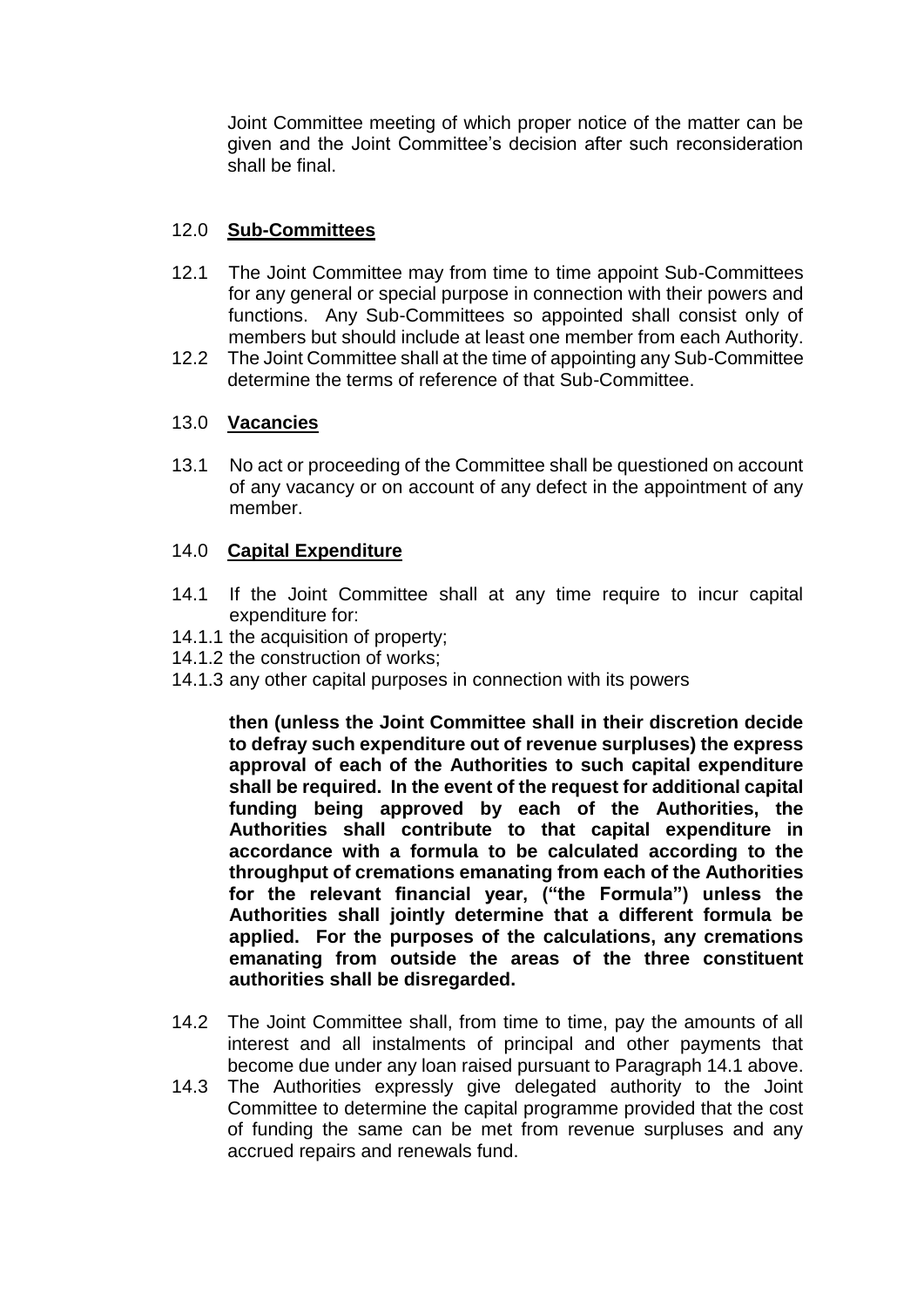# 15.0 **Revenue Expenditure**

- 15.1 All expenses of a revenue nature incurred by the Joint Committee in any financial year shall be borne in accordance with the same Formula to be applied to capital expenditure, namely according to the throughput of cremations emanating from each of the respective Authorities for the relevant financial year as set out in paragraph 14.1.3.
- 15.2 The Joint Committee may use or carry forward part or all of any profit or surplus made in any financial year for the purposes of:
- 15.2.1 Paying debts
- 15.2.2 Meeting contingencies
- 15.2.3 Meeting future expenses
- 15.2.4 Funding any capital works in accordance with clause 14.3, but any amount of such profit or surplus not so applied shall be returned to the Authorities according to the formula set out in paragraph 14.1.3 namely the throughput of cremations emanating from each of the constituent Authorities for the relevant financial year. In calculating the respective share to be distributed to each of the Authorities any cremations from outside the areas of the three constituent Authorities shall be disregarded.
- 15.3 Revenue surpluses shall be applied in the first instance towards funding the capital programme from time to time agreed by the Joint Committee in accordance with clause 14.3. However, the Authorities shall be entitled to elect to take their share of the revenue surplus provided that they provide the equivalent amount by way of capital contribution towards the agreed capital programme.
- 15.4 In the event of a revenue deficit, this shall be met by the constituent Authorities in accordance with the Formula set out in paragraph 14.1.3 for the relevant financial year.

#### 16.0 **Interest on Sums Due**

16.1 Any sum properly payable by any of the Authorities to the Joint Committee whether of a capital or revenue nature, which is not paid by the due date shall be liable to interest at the base lending rate of Mansfield's bankers until such time as the sum due is paid in full.

#### 17.0 **Apportionment of Assets and Liabilities**

17.1 If one or more of the constituent authorities give notice under clause 21 that they wish to withdraw from the joint management arrangements, they shall be entitled, on such withdrawal, to receive an appropriate apportionment of assets or shall be required to pay an appropriate apportionment of the liabilities of the Crematorium on the basis of a formula calculated with reference to the number of cremations as a percentage of total within area cremations (i.e. excluding out of area cremations entirely from the calculation) over the 15 year period immediately preceding the effective date of such withdrawal as follows: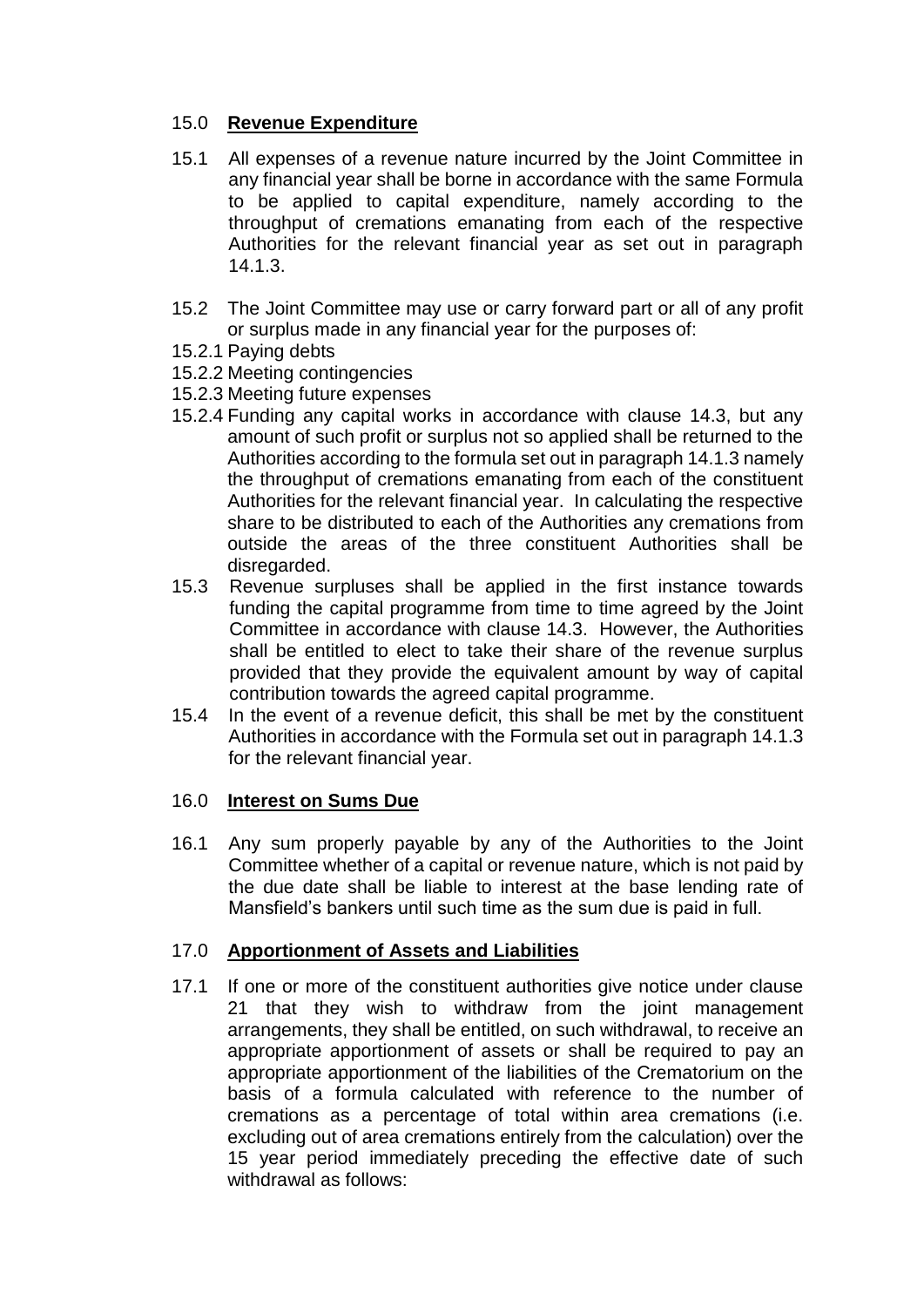- $X =$  Number of cremations taking place within each district area for the preceding 15 years
- $Y =$  Total number of cremations taking place within the total of the constituent district areas (excluding out of area cremations)

 $\underline{X}$  x 100 = % for each authority x value of assets or liabilities. Y

- 17.2 In such event, the authority or authorities giving notice of their intention to withdraw shall be required to meet any costs directly arising as a result of such withdrawal including any professional fees incurred.
- 17.3 In the event of a sale or disposal of the Crematorium to a third party or in the event of it ceasing to operate for any other reason, the formula to be applied for the distribution of assets and liabilities shall be calculated according to the number of cremations emanating from each district as a percentage of the total within area cremations (i.e. excluding out of area cremations from the calculations) over the 25 year period immediately preceding the disposal or closure as the case may be as follows:
	- $X =$  Number of cremations taking place with each district area for the preceding 25 years
	- $Y =$  Total number of cremations taking place within the total of the constituent district areas (excluding out of area cremations)

 $\times$  x 100 = % for each authority x value of assets or liabilities. Y

17.4 The Joint Committee shall make appropriate arrangements for a valuation of the Joint Committee's assets and liabilities to be carried out on a 5 yearly basis.

#### 18.0 **Appointment of Officers**

- 18.1 Those persons currently holding office as Clerk and Treasurer pursuant to the Prior 2013 Agreement shall continue to hold office by virtue of this Agreement. Should those officers resign or otherwise cease to hold office the Joint Committee shall appoint to those offices, provided that any person so appointed shall be an employee of one of the Authorities and shall cease to hold office on terminating such employment.
- 18.2 The Joint Committee shall appoint and pay such employees as it deems necessary to provide, equip, maintain and manage the Crematorium and also duties ancillary thereto required to be provided by virtue of this Agreement or by Statute. Such employees shall be employed by Mansfield District Council on the Joint Committee's behalf on the terms and conditions of employment which apply to employees of Mansfield District Council and shall be enabled to join any pension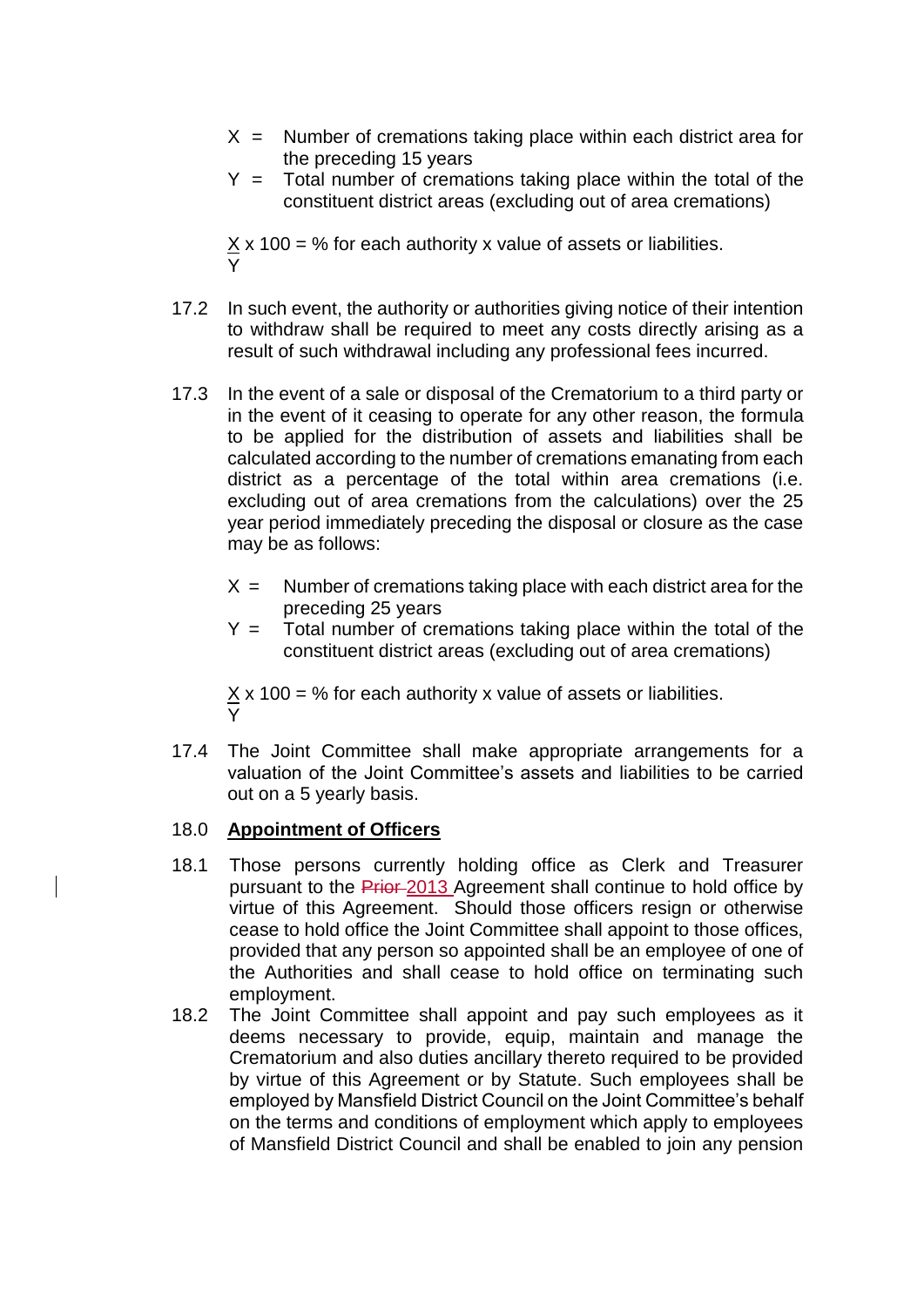scheme which employees of Mansfield are entitled to join by virtue of their individual Contracts of Employment.

## 19.0 **Accounts**

- 19.1 The Treasurer shall keep accounts of all monies received by and all expenditure of the Joint Committee as may be required for the purposes of Part 8 of the Local Government Act 1972.
- 19.2 As soon as practicable after the end of the financial year the Joint Committee shall send to each Authority a full report of the operations of the Joint Committee during the last financial year and a copy of the accounts thereof.
- 19.3 Mansfield will arrange for an annual audit of the accounts to be carried out and the Joint Committee shall provide a copy of the report thereof to each of the Authorities as soon as practically possible after receipt of the same.

## 20.0 **Performance of Agreement**

- 20.1 The Authorities shall at all times take all or any action as may be necessary for giving full effect to this Agreement and every provision and obligation contained herein and any decision made by the Joint Committee pursuant hereto.
- 20.2 Each Authority shall bear its own costs for the negotiation, preparation, completion and stamping of this Agreement and any amended agreement be approved by the three constituent authorities.
- 20.3 If any Authority shall fail to carry out any necessary act required to be taken pursuant to Paragraph 20.1 and 20.2 above, the others may implement any reasonable measures necessary to effect this Agreement or any proper decision of the Joint Committee and the reasonable costs thereof shall be recoverable as a debt from the Authority which so failed to act.

# 21.0 **Withdrawal from the Agreement or Termination of the Agreement**

- 21.1 If any of the Authorities wish to withdraw from this Agreement they shall be required to give not less than twenty-four months notice to expire on  $31<sup>st</sup>$  March in any year.
- 21.2 Termination of the Agreement in its entirety shall only be effected by agreement of all the parties at the relevant time. If one party gives notice of their intention to withdraw from the Agreement, the remaining parties shall continue to operate under the terms of this Agreement (subject to any consequential amendments) unless they shall otherwise determine.
- 21.3 In the event of one of the authorities giving notice of their intention to withdraw from the Agreement, the provisions as to apportionment of assets and liabilities and payment of costs as set out in clauses 17.1 and 17.2 ante shall apply.
- 21.4 If any of the authorities wishes to make any major alterations to the terms of this Agreement, then in default of agreement between the authorities, this shall be referred to arbitration in accordance with paragraph 22 below.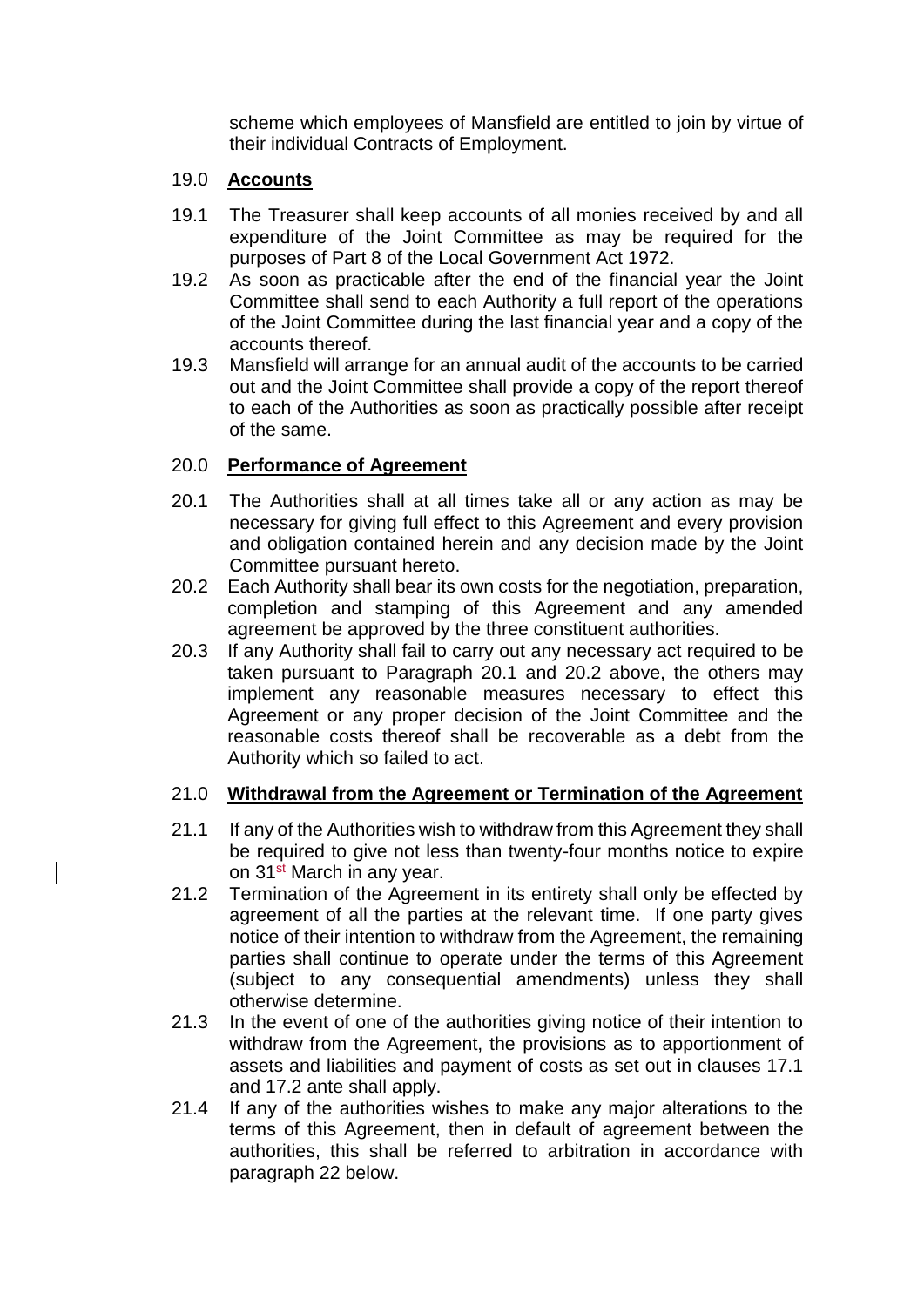21.5 In the event of the parties jointly agreeing to terminate this Agreement, the apportionment of assets and liabilities shall be in accordance with clause 17.3 ante.

# 22.0 **Arbitration**

22.1 Any dispute between the Authorities and or arising out of this Agreement shall be referred to a single arbitrator to be agreed upon by the Authorities or in default of the Agreement to be nominated by the Secretary of State for the Environment, Transport and the Regions or such other Government Minister who shall be appropriate in accordance with and subject to the provisions of the Arbitrations Acts 1950 and 19791996 or any statutory modification or re-enactment of them for the time being in force.

# 23.0 **Complaints**

23.1 Any complaints received by the Joint Committee or any of the Authorities relating to the Crematorium or any officer employed thereat or as to the performance of functions under this Agreement whether made through an Authority's complaints procedure or received via the Local Government Parliamentary Ombudsman shall be dealt with by the Clerk.

# 24.0 **Notices**

24.1 Notices under this Agreement shall be in writing and except where otherwise specified herein shall be delivered or despatched by first class post to the principal office of the Authority by whom the Clerk is employed as the case may be or sent by email to the Clerk at the address specified by them. Notice given by first class post is deemed to be given and received three days after it is despatched. Notice given by email is deemed to be given at the time of transmission, or if this time falls outside a working day, when the next working day resumes.

# 25.0 **General**

25.1 The Contracts Act (Rights of Third Parties) Act 1999 shall not apply to this Agreement.

**EXECUTED** by the Authorities as a Deed the day and year first before written

**SEALED AS A DEED** by **MANSFIELD DISTRICT COUNCIL**  in the presence of:

**SEALED AS A DEED** by **ASHFIELD DISTRICT COUNCIL** in the presence of: